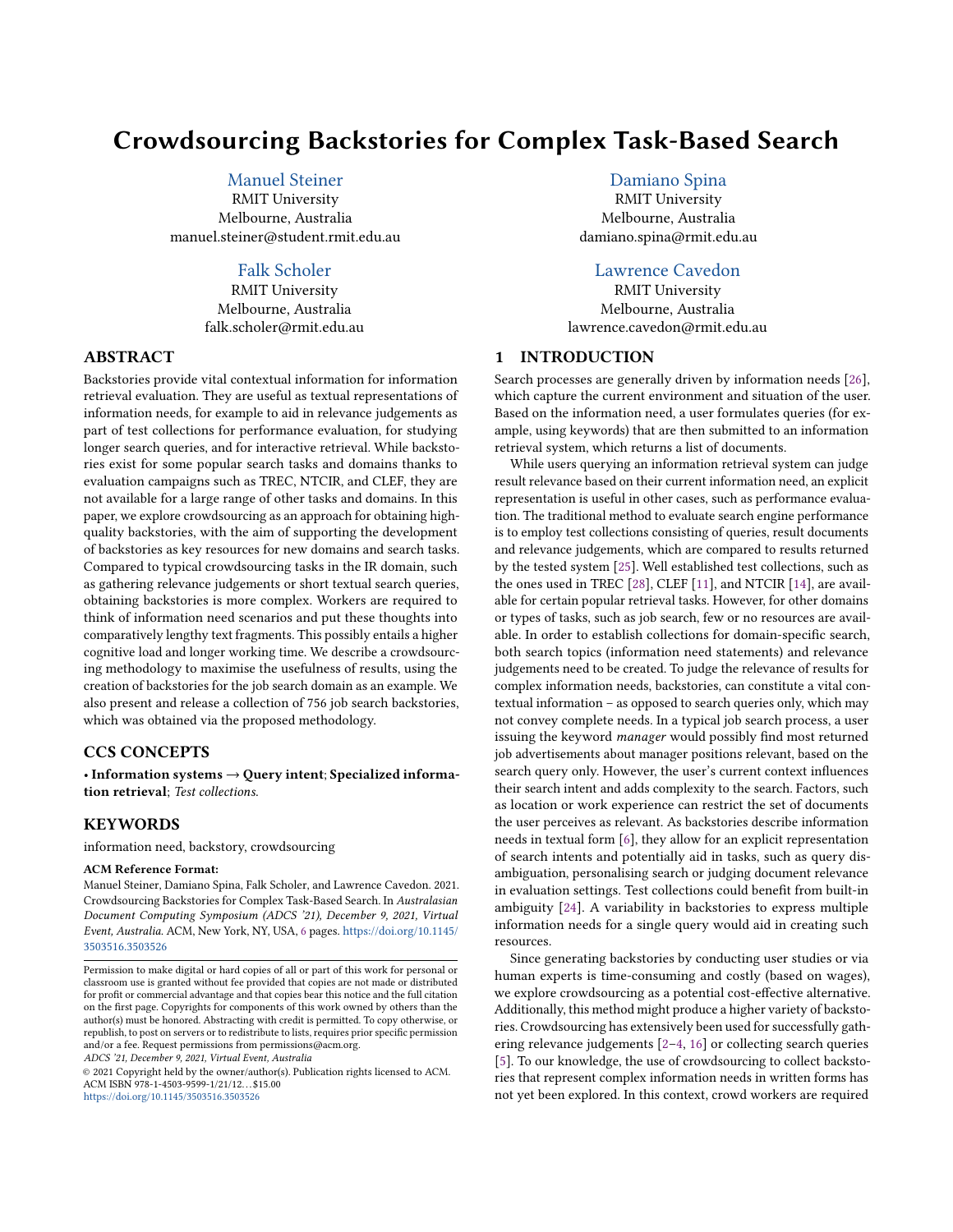to think of information needs, and then formulate these as text. This is usually substantially longer than other crowdsourced text, such as search queries. Although creating backstories is arguably more complex than some more typical crowdsourcing tasks, the approach should be feasible with well controlled settings.

The contributions of this paper are two-fold. First, we describe a crowdsourcing methodology to obtain written information needs of high quality in an efficient, cost-effective manner. Gathered backstories can then be used, for example to obtain relevance judgements for offline effectiveness evaluation. Second, we instantiate the methodology to create a collection of backstories describing job search information needs. The collection consists of 756 backstories associated with 50 job search queries, which we make publicly available to the research community. To the best of our knowledge, there exists no comprehensive collection of backstories for the job search domain. We present the creation of backstories for a job search scenario as a motivating example. The crowdsourcing methodology however is potentially suitable for other complex search settings as well.

The remainder of the paper is organised as follows. Section [2](#page-1-0) discusses related work. Our proposed methodology to obtain backstories for job search scenarios via crowdsourcing is detailed in Section [3.](#page-1-1) Section [4](#page-3-0) presents and discusses the results of applying the proposed methodology to create a collection of crowdsourced backstories for job search. We conclude with a summary and future work in Section [5.](#page-5-12)

# <span id="page-1-0"></span>2 RELATED WORK

This section outlines existing literature about backstories, personas, and crowdsourcing in information retrieval settings.

Backstories in Information Retrieval. Backstories – i.e., descriptions of information needs in textual forms – are an integral part in an alternative evaluation method proposed by Borlund and Ingwersen [\[6\]](#page-5-6). In comparison to TREC, where topic narratives provide instructions about what is considered relevant [\[28\]](#page-5-3), [Borlund and](#page-5-6) [Ingwersen](#page-5-6) let users formulate their own search queries and determine relevant results in order to simulate a realistic search process. Follow-up research demonstrated that real information needs can be substituted with simulated ones [\[7\]](#page-5-13). Bailey et al. [\[5\]](#page-5-11) manually created backstories for TREC topics. They then crowdsourced multiple queries for each backstory, which led to a test collection with query variability. As part of an experiment to evaluate the relationship between search query length and information need specificity, Phan et al. [\[21\]](#page-5-14) had participants think of backstories and suitable search queries.

Personas as Alternative. A commonly used technique to model users as well as their information needs and system interactions in human computer interaction is Personas [\[9,](#page-5-15) [13,](#page-5-16) [22\]](#page-5-17). Personas are elaborate constructs that represent fictive people and their context (such as family information and hobbies). Backstories are best compared to Persona scenarios, which describe how goals are accomplished by interacting with the system in question. Some information of Personas might be useful for information need statements, depending on the search domain. However, especially for evaluation purposes,

a broad range of different information needs are required. Establishing these with backstories in a concise text snippet is potentially more efficient and cost-effective compared to creating a large number of Personas and scenarios.

Crowdsourcing in Information Retrieval. Various crowdsourcing aspects have been researched extensively in information retrieval settings [\[1,](#page-5-18) [8,](#page-5-19) [10,](#page-5-20) [12,](#page-5-21) [18,](#page-5-22) [19,](#page-5-23) [23\]](#page-5-24). Alonso et al. [\[4\]](#page-5-9) outlined how to leverage Amazon Mechanical Turk to obtain relevance judgements for result documents. Restricting workers based on their qualifications and getting multiple judgements for a single document yields higher quality results. Similarly, Alonso and Baeza-Yates [\[2\]](#page-5-8) documented effective methods for using crowdsourcing to gather relevance judgements, including keeping tasks as short as possible and implementing thorough instructions. Quality and accuracy of crowdsourced relevance judgements in comparison to expert assessors has been investigated, noting valuable insight into justification of judgements [\[3,](#page-5-25) [16\]](#page-5-10). Changes in quality of relevance judgement crowdsourcing work by varying pay, worker qualification and required worker effort was investigated by Le et al. [\[17\]](#page-5-26). Kazai [\[15\]](#page-5-27) explored quality impacts of using data with known answers (gold data) throughout tasks. Vliegendhart et al. [\[27\]](#page-5-28) concluded that a well-designed task title helps to convey task expectations to workers in tasks exhibiting high imaginative load. Furthermore, free-text justification questions, tailored to the task in question, aid in successful crowdsourcing of information requiring a certain degree of imagination. Compared to the work presented in this document, existing crowdsourcing literature overwhelmingly focuses on obtaining relevance judgements or short search queries. Such tasks potentially require less cognitive attention from workers.

# <span id="page-1-1"></span>3 GATHERING BACKSTORIES VIA **CROWDSOURCING**

We now explain an iteratively developed crowdsourcing methodology to gather backstories for pairs of queries and results, using the job search domain as an example. The last iteration represents the final settings that resulted in maximisation of useful backstories. The interface of the final task is depicted in Figure [1.](#page-3-1)

### 3.1 Crowdsourcing Setup

For obtaining backstories that describe search scenarios for which provided queries (e.g. extracted from search logs) are a suitable representation, the platform Figure Eight $^1$  $^1$  (formerly CrowdFlower) was utilised. Workers were presented with a search query in conjunction with a target job advertisement. The data was originally mined from a query log of a major job search engine, covering the period from May [2](#page-1-3)017 to June 2017.<sup>2</sup> The query log is not publicly available due to the data being proprietary. The job advertisement associated with each query was randomly sampled from the documents that were retrieved at least once in the top 100 results for the given search query. This makes the job advertisements potentially but not necessarily relevant to the search queries. The data set has been used in a different experiment to obtain relevance judgements via crowdsourcing. In this work, we used the provided relevance

<span id="page-1-3"></span><sup>2</sup>No personally identifiable information was made available or used, and this investigation was performed under Ethics Application at RMIT University.

<span id="page-1-2"></span><sup>1</sup><https://www.figure-eight.com/>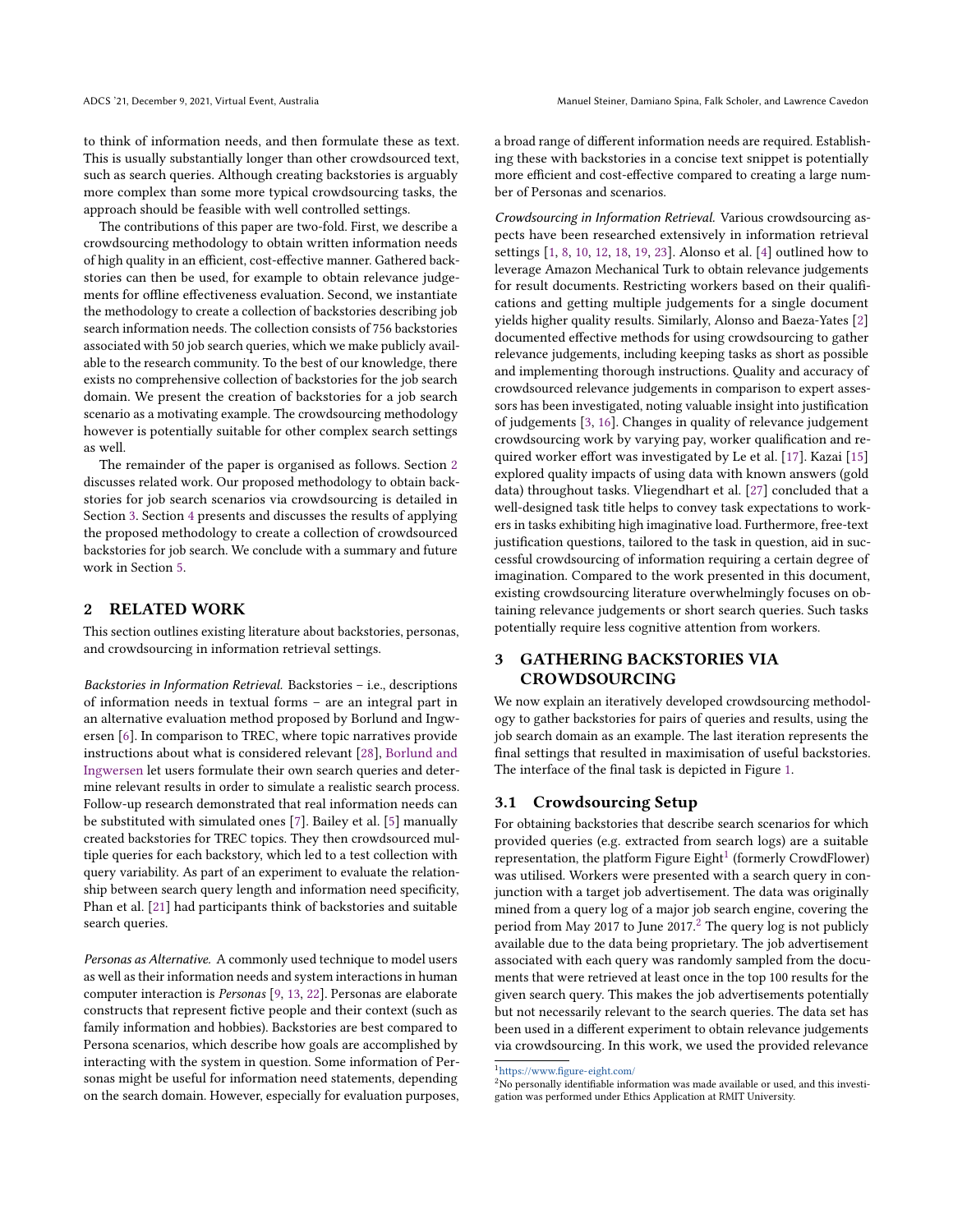judgements for quality control (as detailed in the section Third Iteration). Presented information from the job advertisements contained classifications (location, work type, field of employment and salary), as well as the advertisement text. The title was omitted in order to avoid creation of backstories based on the title alone without consideration of full job advertisements. Workers were asked to carry out the following steps.

- They had to carefully read the provided information and think of an information need which a searcher could have in mind when submitting the given query, and receiving the job advertisement as a result.
- They were then requested to put that backstory in writing (at least 100 characters, to avoid blank submissions or extremely short texts) into a text area with the label "Write a backstory that would make the job advertisement satisfactory to the given search request.".
- They had to indicate how well they thought their generated backstory matches the query and job advertisement on a Likert scale with ratings from one to five. The radio button group was labelled "How satisfactory is the job advertisement in relation to the backstory that you wrote?".
- To provide a highly individualised justification question with free-form text answer, as suggested by Vliegendhart et al. [\[27\]](#page-5-28), McDonnell et al. [\[20\]](#page-5-29) and Kutlu et al. [\[16\]](#page-5-10), workers were asked to justify why they chose the rating of how well the backstory suits the provided information (minimum 100 characters). A text area with the label "Please explain your satisfaction decision." was provided for this input.

### 3.2 Iterative Task Refinement

The task was refined in three iterations. In each one, 15 queries and job advertisements were used to collect a total of 75 backstories (5 per query and job advertisement). As mentioned, gathering multiple backstories for a single search query allows for the creation of test collections that contain different information needs for a single query. The provided information was randomly sampled from the previously described query log. To minimise potential language barriers, the task was only made available to workers from Australia, Canada, Ireland, New Zealand, United Kingdom and United States of America. One contributor was able to work on at most ten tasks, and the minimum working time on a single task was set to three minutes to ensure that workers read the provided information carefully. The task was titled "Create Scenarios (Backstories) For Job Seekers".

We define a usable backstory as English text that contains an information need from the perspective of a job seeker. The information need has to be suitable for the query and result provided in the task. The text however can include minor grammatical, spelling or punctuation mistakes.

First Iteration. No additional accuracy checks or worker filtering were employed beyond those described previously (only workers from countries with English as native language, work on at most 10 tasks, minimum time of 3 minutes). Payment was initially set to US\$0.<sup>50</sup> per task. This is higher than the usual few cents for relevance judgements [\[4\]](#page-5-9) due to the complexity and the longer working time this task possibly entails. A single page (work unit) consisted of a single task. The worker confidence level was set to three out of three; this setting defines how confident Figure Eight is in the accuracy of workers, based on their work history; the higher the level, the smaller the pool of people, and the higher the historical accuracy.

The results of this iteration led to around 70% of the generated backstories being of acceptable quality. To determine usability, one author manually analysed the stories, i.e. read them and checked for English sentence structure and conveyance of a job search information need relevant to the provided information. Unacceptable backstories could be categorised as follows. Around 17% were written from the hirer's perspective, rather than the job-seeker's perspective, and thus are not suitable for the specific search task being studied. Another 12% consisted of phrases that were copied and pasted from the provided job advertisements, and 1% were meaningless text (resembling sentences but not information needs).

Second Iteration. The instructions were revised based on the analysis of generated backstories from the first iteration. They were rewritten to more clearly indicate that backstories should reflect the perspective of the job seeker. This was also included in the label for the backstory input field with the phrase "Imagine the situation of a job seeker!". To further clarify what was required, a hint (placeholder text) was added to each text input, in order to remind workers of the type of content they should provide ("What is the current background situation of the job seeker?") for the backstory field and "Why did you choose the above rating for your backstory?" for the justification field).

To address the copy and paste issue, the ability to use copy from and paste into text input fields was disabled. Further, the usage of substrings solely from the job advertisement as text in the input fields was detected via a JavaScript method, and such substrings were not accepted as input. Payment was increased to US\$0.<sup>65</sup> based on worker feedback.

Surprisingly, the proportion of usable backstories decreased to around 63%. However, almost all of the unsuitable backstories (35%) consisted of text phrases that were repeated across responses as a sort of template response (a combination of both job searcher and hirer perspective) with only minor variations to adapt to the provided information. A total of eleven accounts from a single worker channel submitted this sort of phrase, which could indicate a single person was using multiple accounts, or that people were exchanging text fragments. Such texts were classified as meaningless, because they resembled English sentences, but not information needs. A further 1% were incomprehensible text.

Third Iteration. To mitigate the reuse of template-style text phrases by workers – a problem identified in the second iteration – a similarity check of generated backstories was introduced. To enable this checking, the number of tasks on a page was increased to two. The backstories that were entered for both tasks on a single page were compared to each other; if they were highly similar (Levenshtein similarity greater than <sup>0</sup>.65), the input was not accepted.

Analysis of the first two iterations also revealed that workers wrote rather short backstories that closely followed the provided examples in terms of content; the length was often close to the minimum requirement. In order to encourage more elaborate backstories, the minimum number of characters per story was increased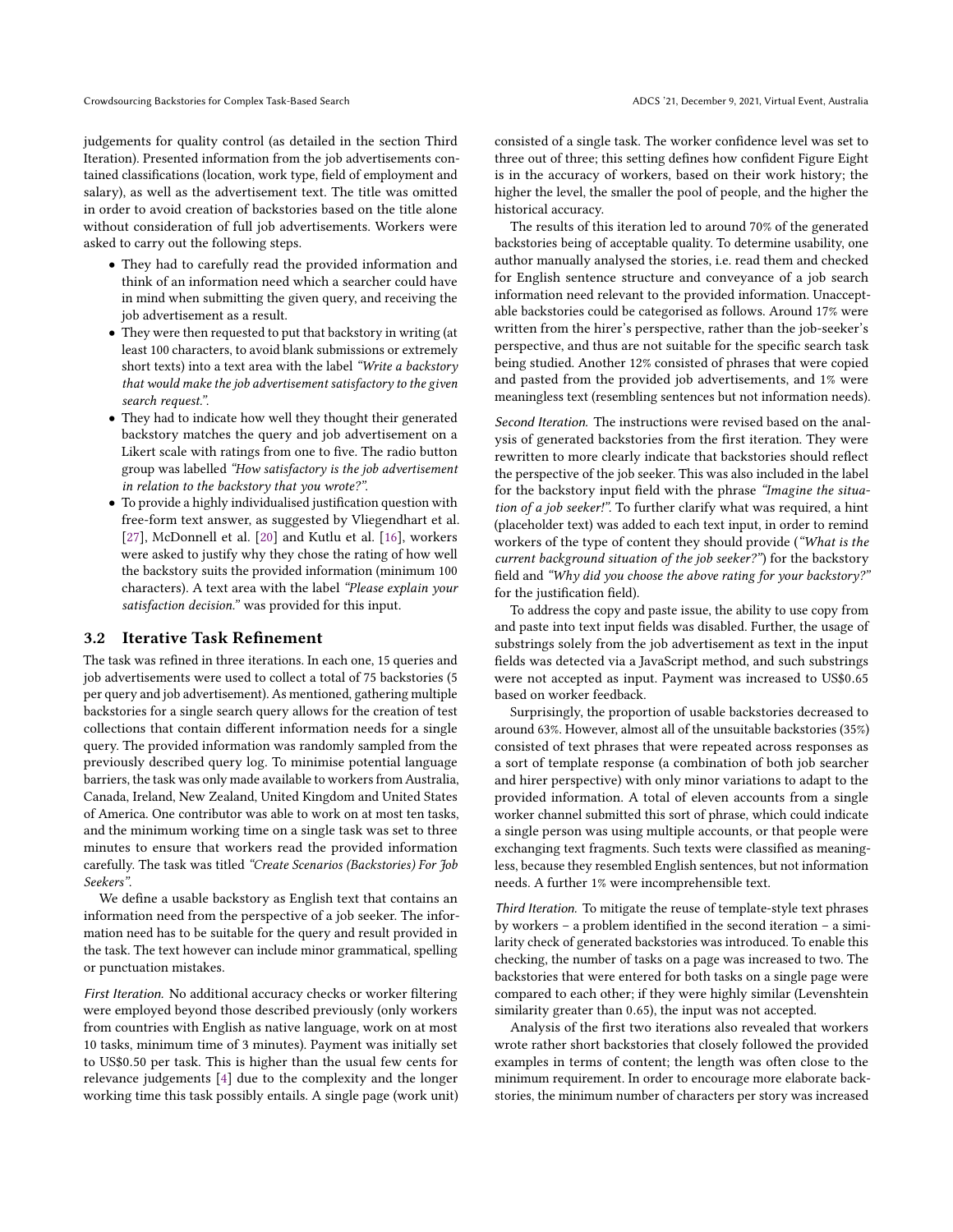ADCS '21, December 9, 2021, Virtual Event, Australia Manuel Steiner, Damiano Spina, Falk Scholer, and Lawrence Cavedon

to 200. The example stories provided as part of the instructions for workers were also rewritten to contain considerably longer texts compared to the minimum requirements as well as additional information, such as searcher history or personality. In previous iterations they only contained the immediate information need.

An additional check was introduced by employing a "quiz mode", which presents an initial entry task to filter workers before they are permitted to earn money, and enables regular checks on worker accuracy. Such filtering processes are a well studied technique to increase the usability of crowdsourcing results [\[4,](#page-5-9) [17\]](#page-5-26). For relevance judgements, the information that is crowdsourced can be used with predefined answers to check worker accuracy. This approach however is impractical for obtaining backstories because there is no unique text fragment for a combination of search query and result. Based on the information need, a variety of backstories can be written. The task thus needs to be extended with a suitable question, which might not be related to the actual data being gathered.

To detect workers that randomly provide unusable information, they were required to additionally indicate if the provided job advertisement fits the query via a binary response (with the label "Is the job advertisement relevant to the search query?"). One of the two tasks on a page contained a known relevance answer to this question. The response could be compared to the relevance judgements available in the data set used for our task; for this purpose, we used 20 query and job advertisement pairs where the job advertisement was either clearly relevant or irrelevant for the query and appropriate justification was provided as to why the result was relevant or not. This check should filter workers with the intent of randomly providing unusable information.

Due to the increased complexity of the task, and to therefore enable a larger pool of eligible workers to be eligible overall, the workforce confidence level in the crowdsourcing platform was set to two out of three.

For this third iteration, the proportion of usable backstories increased to 91%. The remaining 9% were backstories written from the hirer's perspective.

### <span id="page-3-0"></span>4 RESULTS AND DISCUSSION

We now provide descriptive measures for the iterations of our crowdsourcing setup and analyse obtained backstories. Furthermore, we discuss the final collection of backstories for job search scenarios, which was obtained via the proposed methodology.

#### 4.1 Qualitative Analysis

Figure [2](#page-3-2) summarises the distribution of backstories for each crowdsourcing task iteration described above, split into the categories: (i) usable, (ii) hirer's perspective (a hirer's information need), (iii) copy paste (text copied from the job advertisement), (iv) meaningless (not resembling an information need), and (iv) incomprehensible.

With the additional worker filtering and similarity checks in the third iteration, the percentage of usable backstories improved compared to the first two, despite activating a larger pool of workers with lower confidence. Interestingly, this entailed a substantially longer total run-time (6h, 4h, and 85h for each iteration, respectively), possibly due to the fact that 29 out of 68 workers failed the initial filtering task and thus were not permitted to work on further

<span id="page-3-1"></span>

Figure 1: The final interface of the crowdsourcing task. Note that a page contains two tasks.

<span id="page-3-2"></span>

Figure 2: Fractions of backstories per type and iteration.

tasks. The majority of users generated a low number of backstories (median 2 for each iteration), probably because the task is more time-consuming compared to other work. The average times to complete tasks were 4m55s, 5m4s and 5m27s, which suggest workers were not hampered by the checks added in iterations two and three. Keeping the increase of minimum backstory length for the third iteration in mind, the generated backstories were generally close to the minimum required length (median of 30, 32 and 50 words), even though we provided quite elaborate examples in the third iteration to motivate the writing of longer phrases.

Descriptive statistics of the three iterations are depicted in Table [1.](#page-4-0) An increase in usable backstories can be observed with a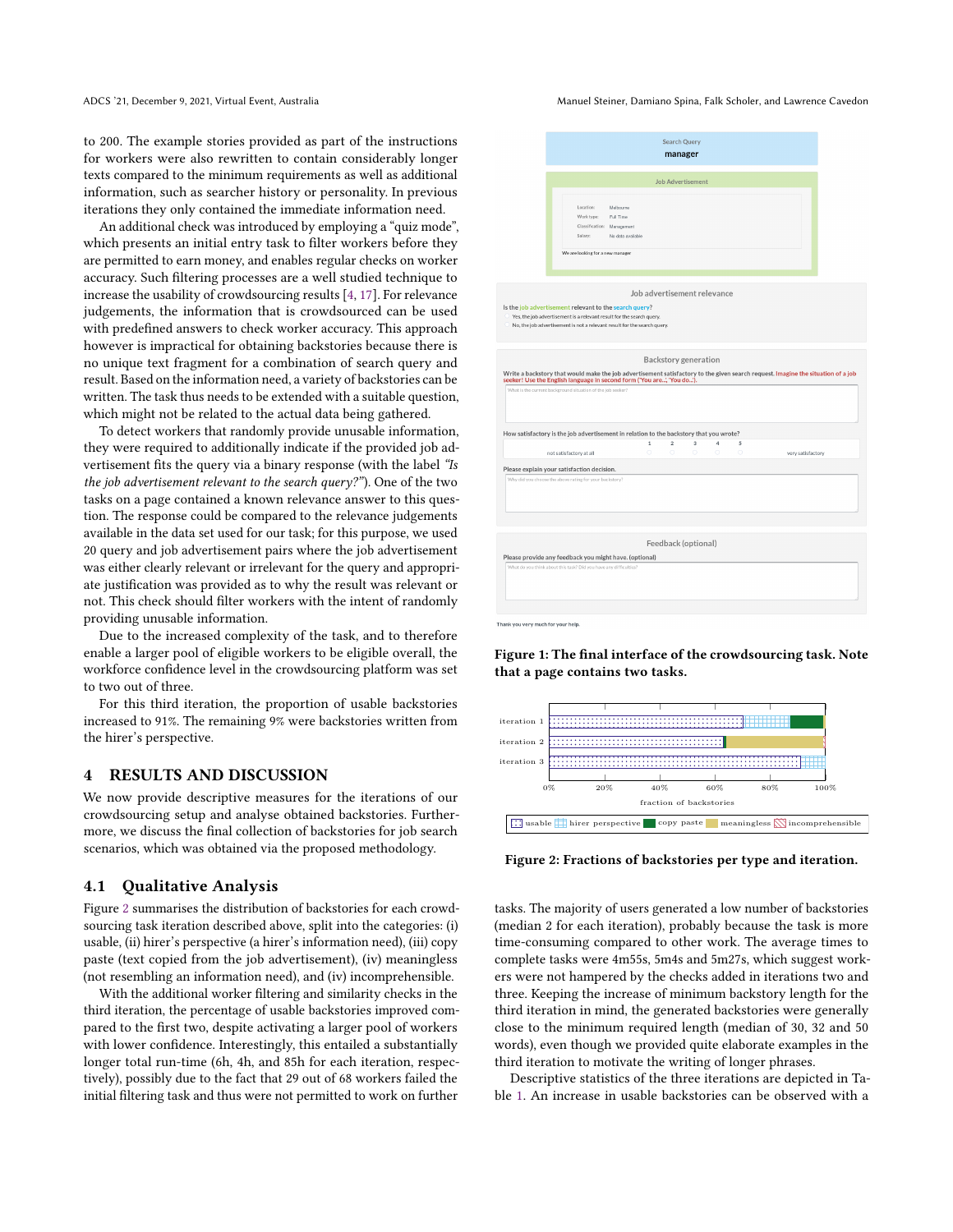<span id="page-4-0"></span>

| Table 1: Descriptive statistics of the three iterations. The cost of iteration three include tasks that were used for accuracy |  |  |  |  |  |  |  |  |
|--------------------------------------------------------------------------------------------------------------------------------|--|--|--|--|--|--|--|--|
| checks. The backstory lengths are based on usable backstories.                                                                 |  |  |  |  |  |  |  |  |

| Iter. | Total Cost (US\$) | Usable Stories $(\%)$ | Overall<br>Completion Time (h) | Mean Task<br><b>Completion Time</b> | # Workers | Stories per Worker |        |     | Story Length (words) |        |     |
|-------|-------------------|-----------------------|--------------------------------|-------------------------------------|-----------|--------------------|--------|-----|----------------------|--------|-----|
|       |                   |                       |                                |                                     |           | Min                | Median | Max | Min                  | Median | Max |
|       | 45                | 70                    |                                | 4m55s                               |           |                    |        | 10  | 16                   | 30     | 62  |
|       | 68                | 61                    |                                | 5m04s                               | 31        |                    |        | 10  | 16                   | 32     | 76  |
|       | 171               |                       | 85                             | 5m27s                               | 68        |                    |        | 10  | 33                   | 50     | 149 |

#### <span id="page-4-1"></span>Table 2: Example backstories that were obtained via the third iteration.

| Query        | Crowdsourced Backstory                                                                                                                                                                                                                                                                                            |
|--------------|-------------------------------------------------------------------------------------------------------------------------------------------------------------------------------------------------------------------------------------------------------------------------------------------------------------------|
| mining sales | You have 10 years experience in the sales sector<br>including 5 years as management. You are very ef-<br>fective at spurring growth and have been working<br>in the mining sector for the past two of those years.<br>Due to relocation you would like to find a sales<br>position in the Perth area.             |
| welder       | You are a certified welder, familiar with every tool<br>and are looking for work in a factory environment.<br>You have over 7 years experience working in a fac-<br>tory and are a capable machine operator as well.                                                                                              |
| barista      | You are looking for a part time position as a barista<br>after having worked in such a role in a previous lo-<br>cation prior to moving to a new town for attending<br>university. You have had experience in supporting<br>the manager, working as team leader of a small team<br>of baristas and waiting staff. |

trade-off being a higher overall completion time, possibly due to the amount of workers only completing a low number of tasks, for the third iteration.

Examples of crowdsourced backstories are presented in Table [2.](#page-4-1) They generally resemble job search scenarios and are suitably detailed for use in further tasks, such as search scenarios and making corresponding relevance judgements. In contrast to the creativity of some workers, others tend to follow examples quite closely and thus their resulting backstories have a similar form. Despite providing different examples, we suspect that many workers might only read the first one and follow the structure of the presented backstory. In order to have consistently formatted backstories, a final normalisation step might be necessary to account for minor grammatical and spelling issues.

In addition to manually reviewing backstories, we experimented with the usage of readability scores as potential measures to automatically discard unusable backstories. However, initial investigations showed no apparent trends that such metrics would be suitable for automatic classification.

#### 4.2 Job Search Backstory Collection

Using the same setup as in the third iteration (as described in the previous section), we obtained backstories for 50 search queries and

associated target job advertisements. The same data source as for developing the methodology was used to extract search queries and job advertisements (i.e. query logs of a major job search platform during the period of May 2017 to June 2017).

In comparison however, the job advertisement was selected as follows. The job advertisement must (i) be retrieved as part of the result set in response to the submitted query, (ii) be present in the top 20 results (the first result page), (iii) be clicked at least once after the query was submitted. The latter two restrictions should enhance the potential of the selected job advertisement being relevant to submitted search query. A click signal on a job advertisement on the first result page is potentially a feasible indicator of a searcher's interest in the document.

The search queries were extracted based on an informed methodology to gather different query types (ones that are submitted to the search engine based on potentially a single intent and ones that can be used for possibly multiple intents). The extraction process is based on query reformulation frequency as a potential alternative to click entropy for detecting possibly ambiguous queries. Queries were gathered in this way to allow for further research (analysing backstories that were generated for different query classes). The exact method is omitted in this document because it is not pertinent to the presented crowdsourcing methodology and the collection of backstories in general.

A total of 756 backstories were collected for the query and job advertisement pairs. They were obtained during the period from 6 September 2018 to 3 February 2019. 71 workers took part in the crowdsourcing task. The rather long time-frame it took to obtain the collection is possibly due to the same reasons the third iteration took much longer to finish than the previous ones during the methodology development phase. There seems to be a trade-off between speedier but poor quality and slower but higher quality results due to added restrictions imposed on crowdsourcing workers. Table [3](#page-5-30) shows descriptive statistics of the obtained backstory collection. The resulting backstories exhibit similar properties to obtained backstories from the third iteration, with slightly longer task completion times.

The collection of backstories and associated search queries is publicly available for research purposes. The resources can be accessed via [https://github.com/manuelsteiner/job-search-backstories.](https://github.com/manuelsteiner/job-search-backstories) Backstories were manually reviewed and corrections were applied to achieve a collection of high quality. Text snippets not suitable as an information need statement were removed. Grammatical and spelling errors were rectified and missing punctuation was inserted. Furthermore, in order to normalise the way, backstories are written, the text snippets were changed to second form in the instances